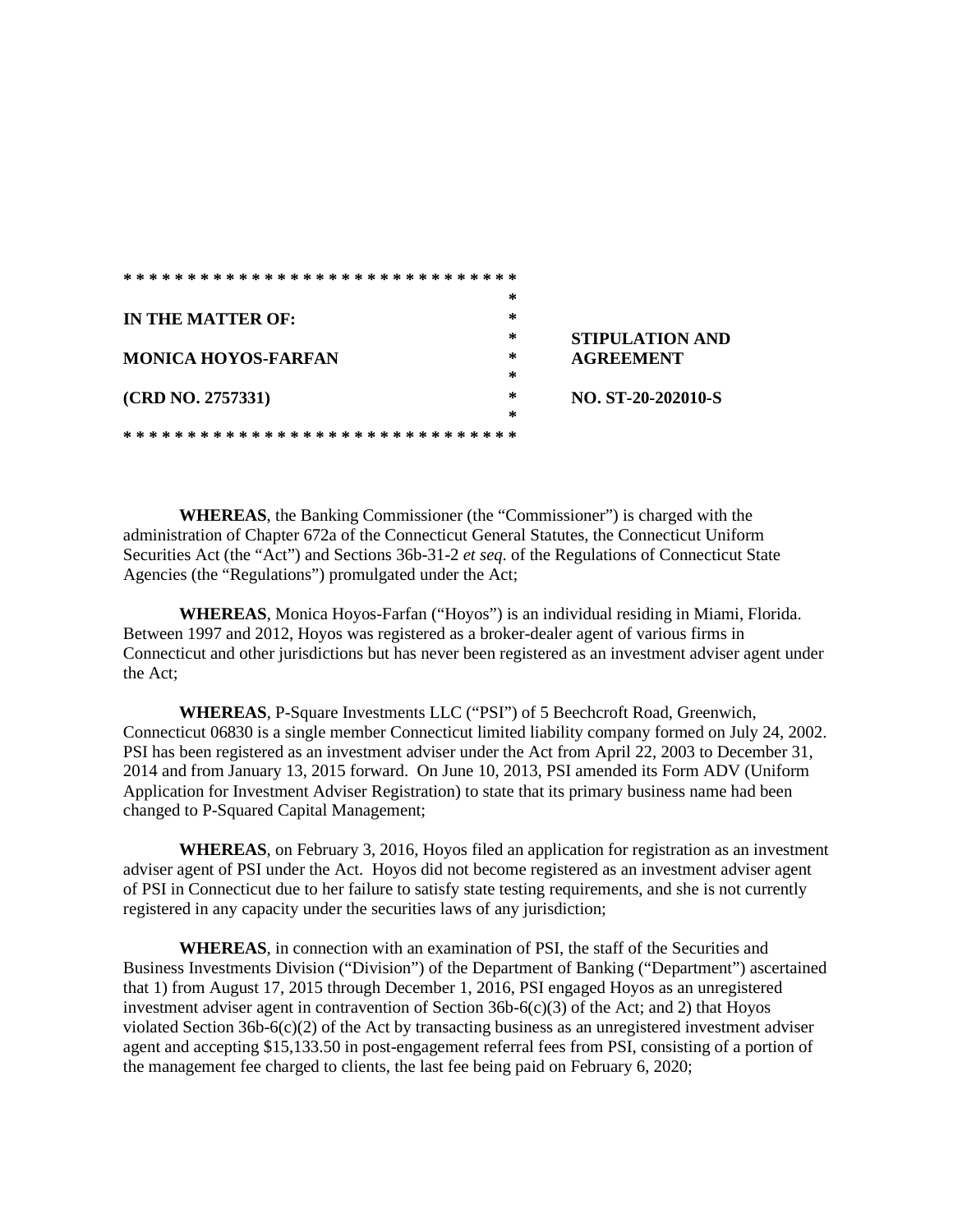**WHEREAS**, Section 36b-6(c)(2) of the Act provides, in part, that: "[n]o individual shall transact business in this state as an investment adviser agent unless such individual is registered as an investment adviser agent of the investment adviser for which such individual acts in transacting such business";

**WHEREAS**, Section 36b-3(12) (A) defines "investment adviser agent" to include "(i) any individual . . . employed, appointed or authorized by or associated with an investment adviser to solicit business from any person for such investment adviser in this state and who receives compensation or other remuneration, directly or indirectly, for such solicitation . . . . ";

**WHEREAS**, the Commissioner believes that a violation of Section  $36b-6(c)(2)$  of the Act would support the imposition of administrative proceedings against Hoyos pursuant to Section 36b-27 of the Act;

**WHEREAS**, an administrative proceeding initiated under Section 36b-27 of the Act would constitute a "contested case" within the meaning of Section 4-166(4) of the General Statutes of Connecticut;

**WHEREAS**, Section 4-177(c) of the General Statutes of Connecticut and Section 36a-1-55(a) of the Regulations of Connecticut State Agencies provide that a contested case may be resolved by stipulation or agreed settlement, unless precluded by law;

**WHEREAS**, Hoyos desires to settle the matters described herein and voluntarily enters into this Stipulation and Agreement;

**WHEREAS**, the Commissioner and Hoyos acknowledge that this Stipulation and Agreement is in lieu of any court action or administrative proceeding adjudicating any issue of fact or law on the matters described herein and is being made to settle only the matters described herein;

**WHEREAS**, without admitting or denying the allegations contained herein, Hoyos expressly consents to the Commissioner's jurisdiction under the Act and to the terms of this Stipulation and Agreement;

**WHEREAS**, Hoyos, through her execution of this Stipulation and Agreement, voluntarily waives any rights she may have to seek judicial review or otherwise challenge or contest the terms and conditions of this Stipulation and Agreement;

**AND WHEREAS**, Hoyos specifically assures the Commissioner that none of the violations alleged in this Stipulation and Agreement shall occur in the future.

## **NOW THEREFORE, THE PARTIES HERETO DO MUTUALLY AGREE AS FOLLOWS:**

1. No later than the date this Stipulation and Agreement is executed by the Commissioner, Hoyos shall remit to the Department by cashier's check, certified check or money order made payable to "Treasurer, State of Connecticut" the sum of five hundred dollars (\$500) as an administrative fine;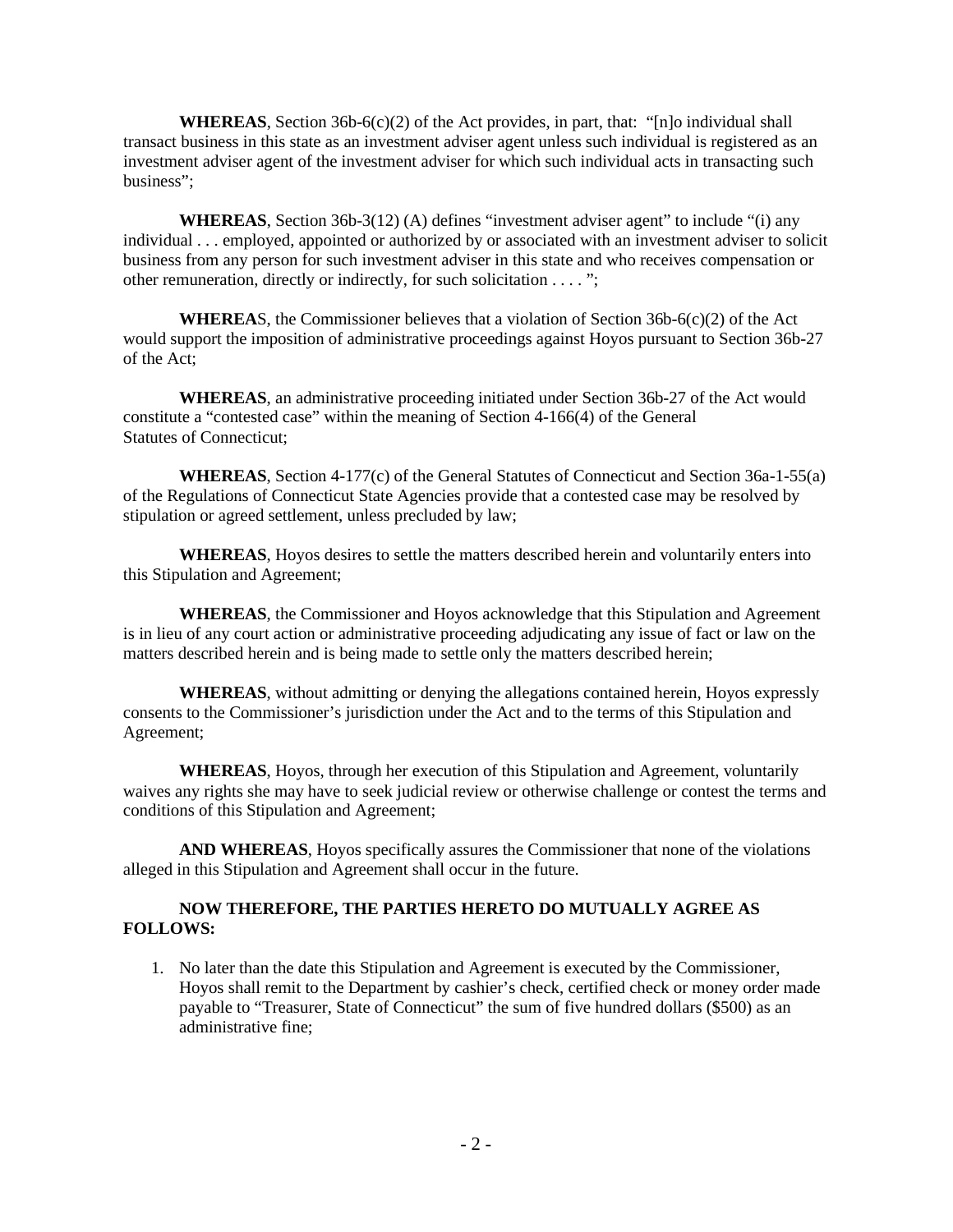- 2. Hoyos shall cease and desist from engaging in conduct constituting or which would constitute a violation of the Act or any regulation, rule or order adopted or issued under the Act, either directly or through any person, organization or other device, including without limitation, transacting business as an unregistered investment adviser agent in contravention of Section  $36b-6(c)(2)$  of the Act;
- 3. Execution of this Stipulation and Agreement by the Commissioner is without prejudice to the right of the Commissioner to take enforcement action against Hoyos based upon a violation of this Stipulation and Agreement or the basis for its entry if the Commissioner determines that compliance is not being observed with the terms hereof;
- 4. Nothing in this Stipulation and Agreement shall be construed as limiting the Commissioner's ability to take enforcement action against Hoyos based upon: (i) evidence of which the Division was unaware on the date hereof relating to a violation of the Act or any regulation or order under the Act; or (ii) evidence indicating that Hoyos withheld material information from, or made any material misstatement or omission to, the Commissioner in connection with this matter; and
- 5. This Stipulation and Agreement shall become binding when executed by Hoyos and the Commissioner.

**IN WITNESS WHEREOF**, the undersigned have executed this Stipulation and Agreement on the dates indicated.

Dated at Hartford, Connecticut<br>this 24th day of June 2020. Jorge L. Perez this 24th day of June 2020.

Banking Commissioner